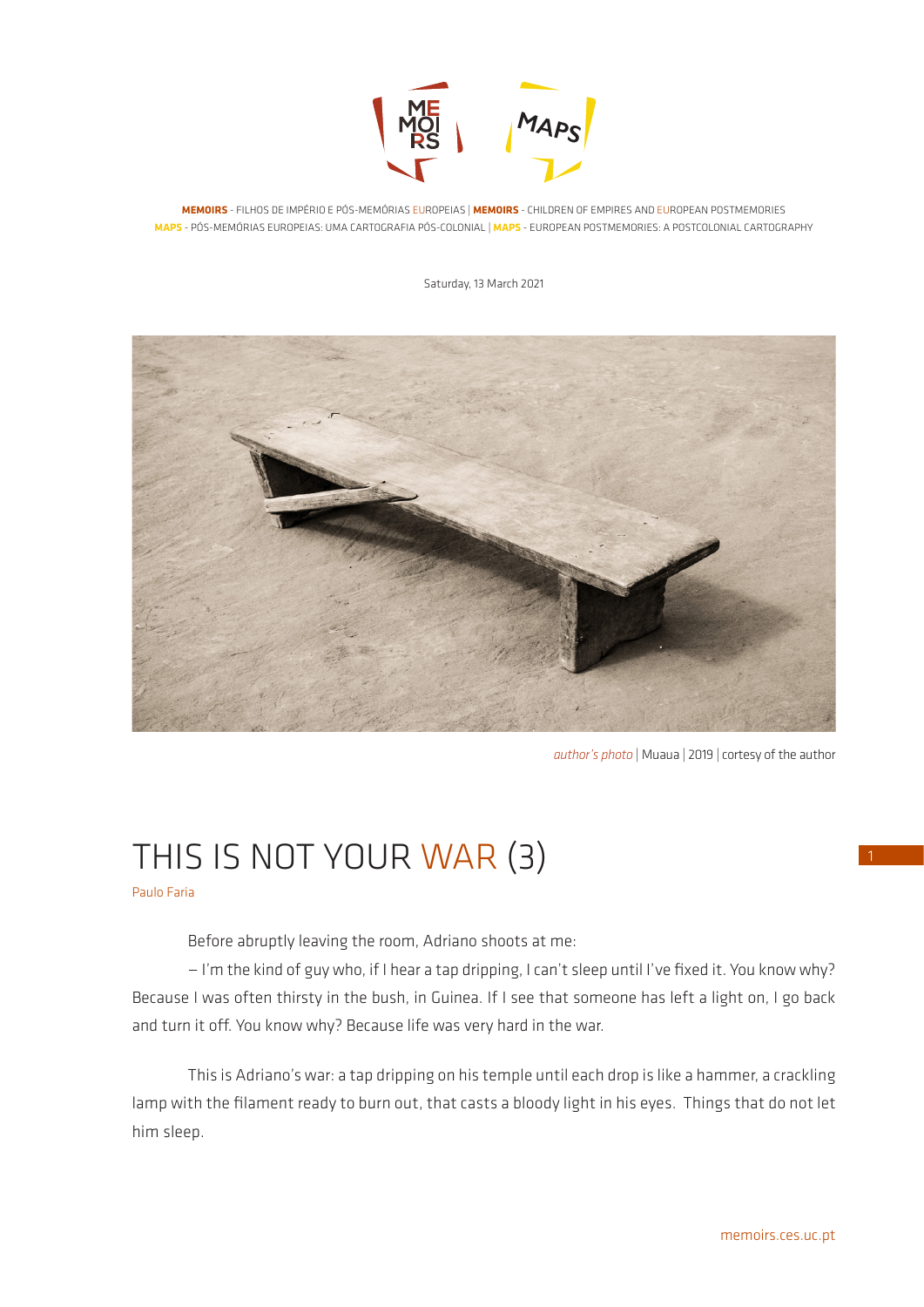

The other veterans come into the room. Marco Mané introduces us. Only he and Maurício have come back from the conversations I had a month ago. My habitual pendulum sets off. It is stronger than I am. It swings between affinity with these men and distance from them. Between, on the one hand, the moments in which their words send chills down my spine, when they let out, with a disarming candour, an endless flood of insensitivity, violence and prejudice. And, on the other hand, the moments in which I feel a deep, unfathomable communion with them.

Armando (Guinea, 1964-1966) says, "the natives were very self-seeking". Lúcio (Angola, 1967- 1969) cuts him off:

- Being self-seeking comes from hunger, right?

Armando explains himself better. When he was tasked with putting out another roll of barbed wire around the Nova Lamego barracks, he was sent six or seven Africans as manual labourers. A sergeant with experience in these things said to him: "Corporal Trafaria, if you want them to work, choose one of them and put him in charge. But you've got to give them something". Armando says that the Black men asked him for a large bottle of wine, but he said that was impossible. What he could do, though, was give them the dregs from the refectory. He poured the wine from the half empty glasses left on the tables after meals into a rinsed-out can and gave it to his workers. And he says that in this way "everything went smoothly". Maurício assures me that some of his comrades went back to Guinea in the 1980s, to Bula. And the natives, recognizing them from colonial times, embraced them and cried, asking: "When are you going to return? When are the Portuguese coming back?" And he finishes: "Yes, sir, it was a war. But there was no hate. There was no racism. They say this, that and the other. But I never saw racism. For the love of God…" Armando agrees: "There was no racism." Marco Mané, himself a former African commando, nods his head in agreement. Lúcio recounts his impressions of racial relations in Angola and says that in the coffee and sugar plantations that he visited, the Black overseers were crueler. He concludes, "the Black man is worse for the Black man than the white man is". And "Angola lost a lot when it became independent". Because before "there was respect."

I have often heard these stories, these recurring truths, always the same, with few variations. In some cases, they are second-hand stories, that their tellers did not live themselves. The Black men embracing the white men, in Angola, in Guinea, in Mozambique, with tears in their eyes, asking when they will come back, imploring them to come back. In other cases, they are mere impressions ("this is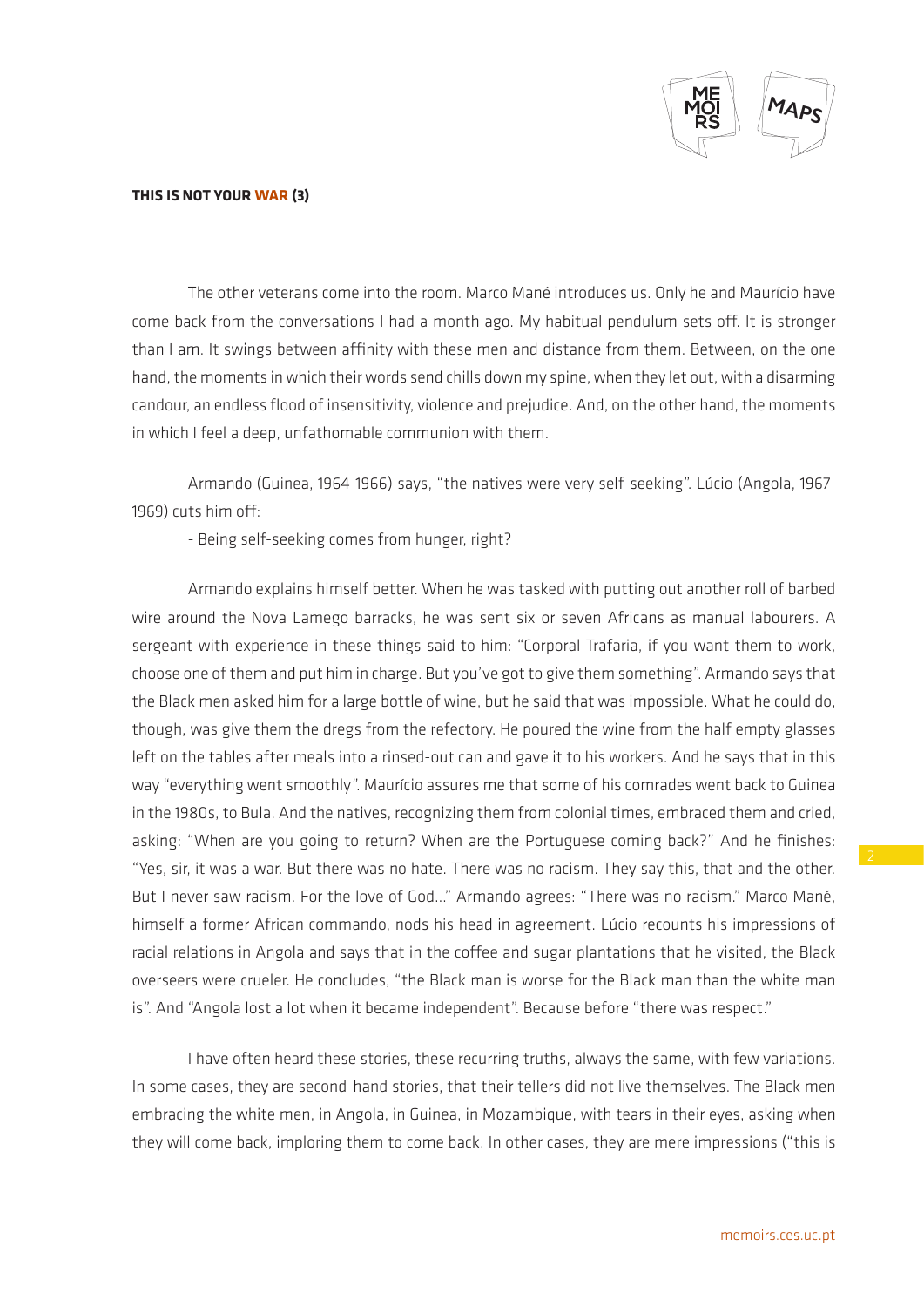

how it struck me"), conclusions drawn from the colonial experience ("at least that is the conclusion that I come to"). The Black people themselves crueler to Black people than the white people are. Life after independence much worse for the natives than colonial life. And almost always, last of all, the decisive argument: the post-independence civil wars were worse than the colonial war: more destructive, more bloody. Anyone who says that does not understand that the colonial war was already, in different ways in each colony, a civil war (a month ago, Marco Mané told me that he took part in a large commando operation in Canquelifá, and that after the war he discovered that he had been fighting against a cousin, on the PAIGC side, on the same dates, on the same terrain).

These recurring truths are not exemplary stories, they do not rub salt into the wound, they contain nothing uncomfortable. They are comfortable histories, that lull those who tell them. If Black people's lives are worse now, perhaps the cause we fought for was just, in spite of everything. If Black people are crueler to Black people than white people are, then racism and oppression are their work, not ours. If they want us to return, those years of our youth were not lost, after all. If they want us to return, everything was worth it: the exhaustion, the suffering, the death. If they want us to return, it is as if we never left. It is as if we were young again, us and them.

But afterwards, Lúcio recounts an operation in the bush. He was responsible for communications and, on the dirt road, the captain asked him for the radio, and spoke by his side to the Lieutenant Colonel who was leading the operation from a light aircraft. The Lieutenant Colonel ordered them to advance on the enemy base, but the captain refused. Gunfire could be heard at a distance, the other companies had already suffered losses that day: dead and wounded. The captain said on the radio to the Lieutenant Colonel: "I'm not pushing forward. I don't want to get back to the Metropole and see mothers crying." Saying this, Lúcio turns quiet for a couple of seconds—just two or three—because the emotion silences him, only after that does he carry on talking. I lower my eyes, confused, and don't know what to do with my hands.

Someone speaks of the fear the prisoners had of the PIDE ("they trembled like cut reeds"), and it is then that Cristiano (Guinea, 1970-1972), the most laconic there, whose unit was in Bula before being relieved by Maurício's, said:

- In Bula there was an electric chair.

I replied, incredulous: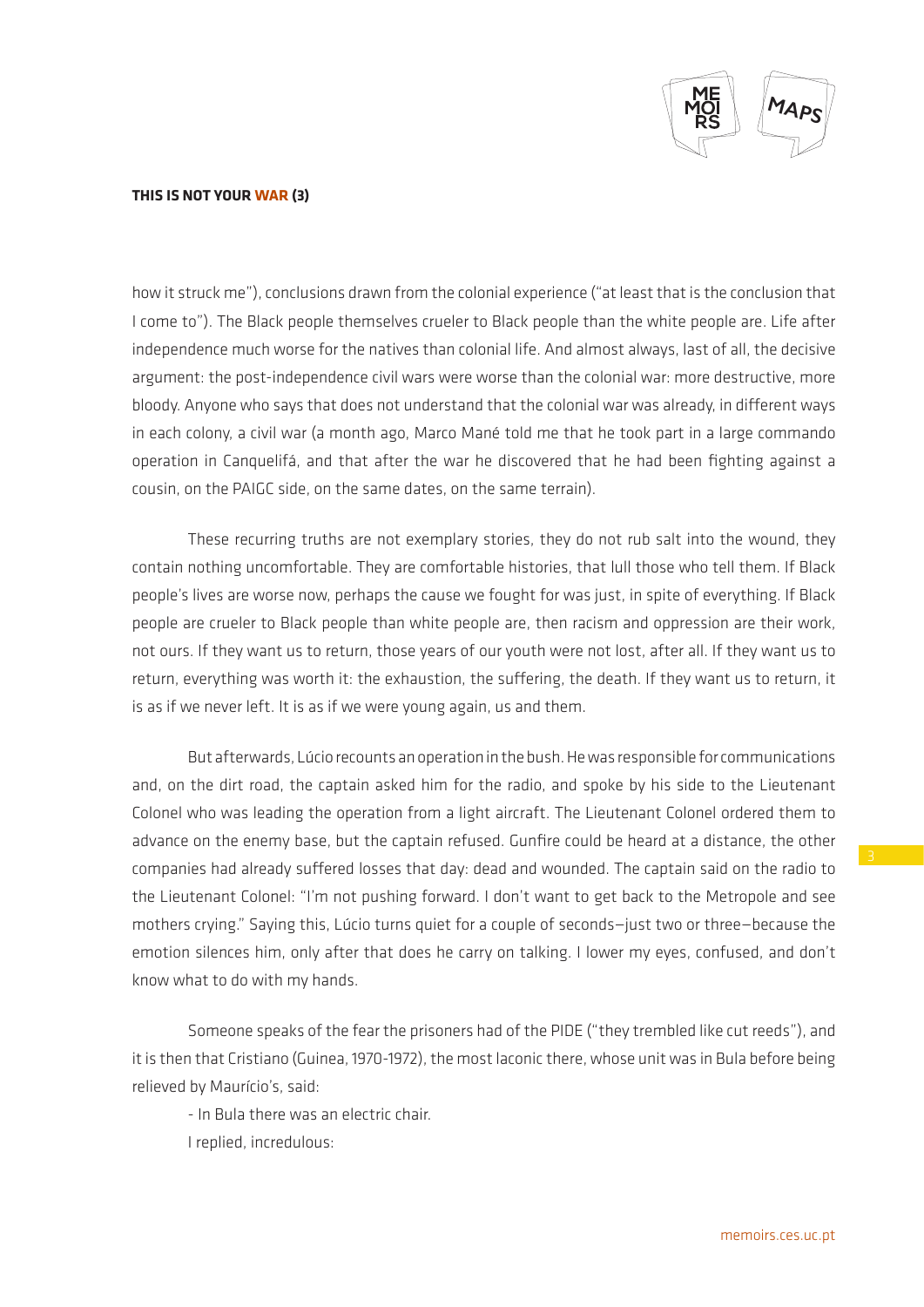

- An electric chair?

Without looking me in the eyes Cristiano said:

- Yes, a metal chair hooked up to the power supply.

I turn to Maurício:

- You didn't tell me about this a month ago. Who used the chair, the army or the PIDE? He said:

- It was the army, though some of the PIDE guys were around too. There were many who have already died and who tortured and beat the prisoners there. That's why I can't tell.

- The lights even went off when they turned the chair on, added Cristiano.

- It's true, the lights went off – Maurício confirmed. – I ended up having my office right by the prison.

I understand that, a month before, he deliberately left out these details. I understand that, in Bula, he worked right next to the cells, that he heard everything. I start to wonder if he too will have nightmares. A light that goes off and on again. Everyone in the barracks at Bula new that, when the lights went off, it was because they were torturing someone in the electric chair.

It is strange that he tells me that he does not want to go into details because there are torturers who have already died. It would be more natural to tell me that he doesn't want to go into details because there are torturers who are still alive. In Lissette Orozco's film, *Adriana's pact*, the "pact" of the title is the pact of silence among the former torturers, who refuse to recognize their actions, protecting one another and themselves. Maurício protects the memory of the torturers who have already died and who fought the war by his side. We protect the memory of our dead, we forget the dead who were nothing to us. The legend of gentle colonialism grows and grows in the silences.

Saying goodbye, they all ask me to send them the texts that I may write. I will do that. I will disillusion them again, perhaps lay them low. I do not write their memories, I write my memories of their memories. I look for taps that drip in the dark, the lights left on in the night in empty rooms. I sit under the naked lightbulb, in a metal chair, and hope that the living and the dead will break the pact of silence.

Paulo Faria December 2020